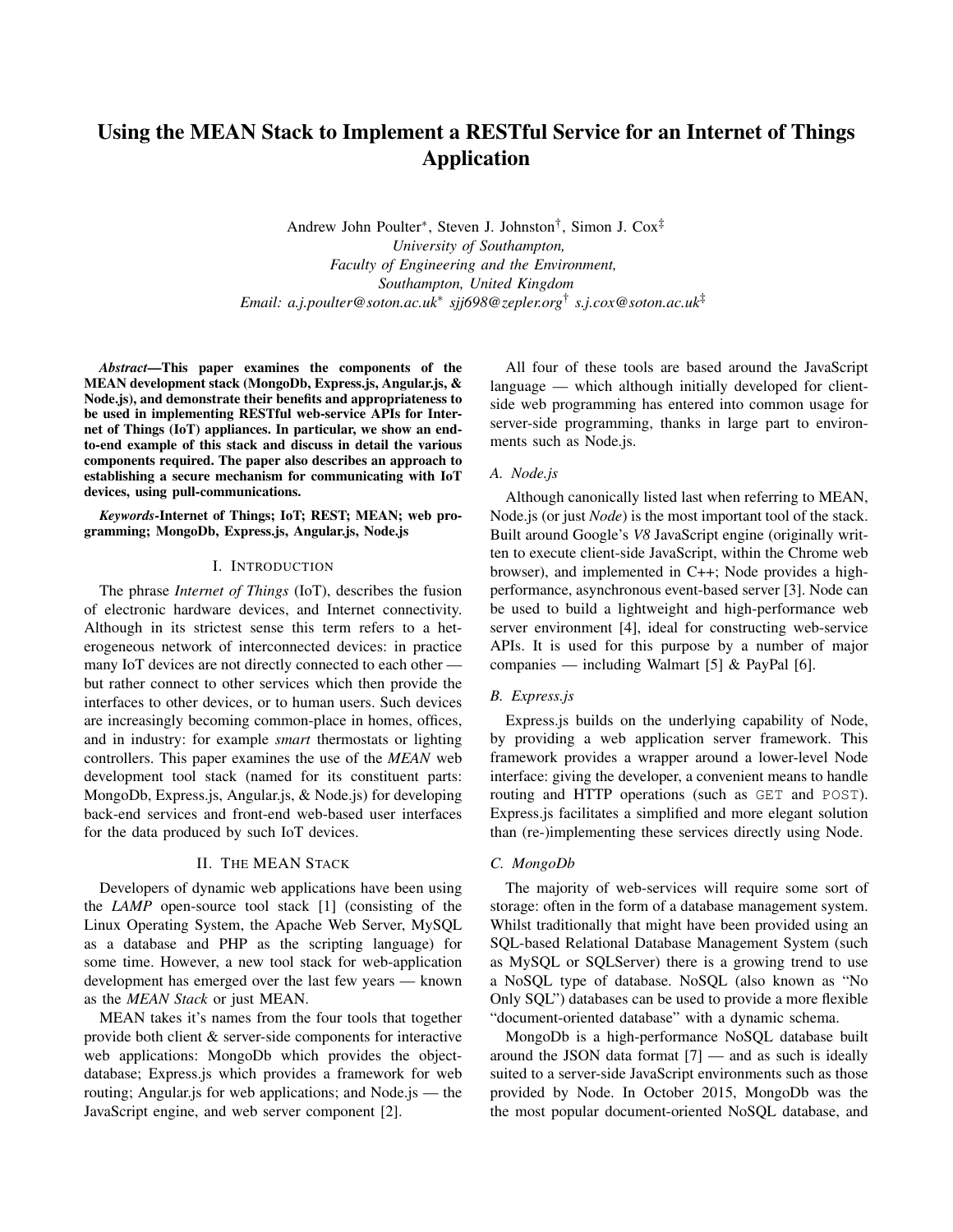4th most popular Database Management System overall: as measured by the *"Knowledge Base of Relational and NoSQL Database Management Systems"* [8].

#### *D. Angular.js*

The last part of the MEAN stack is Angular.js (or *Angular*). Angular is an open-source web application framework, maintained by Google, which provides a client-side framework for MVC (Model-View-Controller) [9] single page web applications.

To gain the maximum benefit from Angular, it can be combined with two other packages: *Yeoman* & *Bootstrap*.

Yeoman provides an environment which enables the use of *generators*: simple script-based tools that can be used to scaffold the bare-bones of a Angular web app. The Yeoman project teams describe it as a tool which "...can help developers quickly build beautiful web applications" [10].

Bootstrap is a popular Open-Source CSS framework (originally created by Twitter), which is described as "...the most popular HTML, CSS, and JS framework for developing responsive, mobile first projects on the web". [11] Bootstrap provides elegantly designed CSS elements, making it easy to design web content with a clean, modern look.

Together, the combination of these tools with the underlying logic implemented with Angular, make it very easy to create a powerful and richly designed web application, which can consume the web-services provided by the other tools in the stack.

# III. REPRESENTATIONAL STATE TRANSFER & THE INTERNET OF THINGS

Representational State Transfer [12], widely known as the REST or RESTful model for web-services, uses the native HTTP operations: POST, GET, PUT & DELETE [13] to map on to the four fundamental database operations — Create, Read, Update & Delete. A simple API can be built to link these four HTTP *verbs* to functions which Create, Read, Delete or Update records within a web-service. This service can then be consumed by any type of authenticated client device.

The client can be a web page, or web application; or the service can be programatically consumed by a customwritten software application on a PC, smart phone, tablet or other device; from within a simple script (for example in Python); or a highly-complex data-science application implemented in a low-level language, or a tool such as MATLAB or R.

It is clear that a RESTful API maps very well onto many classes of IoT application. For example, an IoT appliance that has no in-built User Interface can act as a specialpurpose posting-client: accessing the the API, it can *push* its sensor data to a central server using a POST (Create) method. The data thus produced is centrally collated and is available to be consumed by GET-ing the data from the service.

# IV. THE ADVANTAGES OF THE MEAN STACK FOR IMPLEMENTING AN IOT WEB-SERVICE

# *A. Node*

Whilst there are a multitude of ways to implement a REST API, doing so using the MEAN stack, and specifically the use of Nodes & Express, enhances productivity by reducing the development effort required; whilst delivering an effective, efficient, and highly-scalable implementation. Although presently still less commonly known than the LAMP stack, MEAN appears likely to become influential; especially given Microsoft's increasing involvement with Node (including creating their own version of Node for ARM processors) [14] as a part of *Windows 10 IoT Core* — which runs on ARM devices such as the Raspberry Pi 2 [15].

Research has shown [4] that a Node server significantly outperforms both Apache and Nginx [16] for serving dynamic content — and Node's implementation of JavaScript is more than 2.5 times faster than the more traditional PHP approach, by efficiently utilizing available hardware.

#### *B. JSON*

A REST API needs to consume and produce data, encoded in a consistent manner. Whilst many choices exist (XML, YAML, etc.) a popular choice is JSON. JSON is well suited to data that needs to be both human and machinereadable. JSON data is, arguably, easier for a human reader to understand than XML; and can also be easily parsed by a computer. Tools and libraries to parse JSON exist in all major programming languages and environments.

JSON's *key-value pair* format is ideal for use with regular parametric data — such as may be produced by a sensor device, or transmitted as a command-and-control message to a device or actuator.

From Node or another JavaScript implementation JSON data is already in the native format  $\&$  as such requires no further parsing unlike, for example, XML.

#### *C. MongoDb*

The advantage of the use of a document-oriented database, such as MongoDb is that is offers a dynamic (rather than fixed, and rigid) schema [17]. This means that if the data structure of the database is required to change, as a result of needing to store additional parameters; new data with a different structure can be accommodated within the database, alongside earlier data, without the need to perform largescale data manipulation on the whole database.

MongoDb is also a good choice for storing JSON encoded data. MongoDb internally stores data in an efficient binary JSON format (BSON) — which allows for quick and easy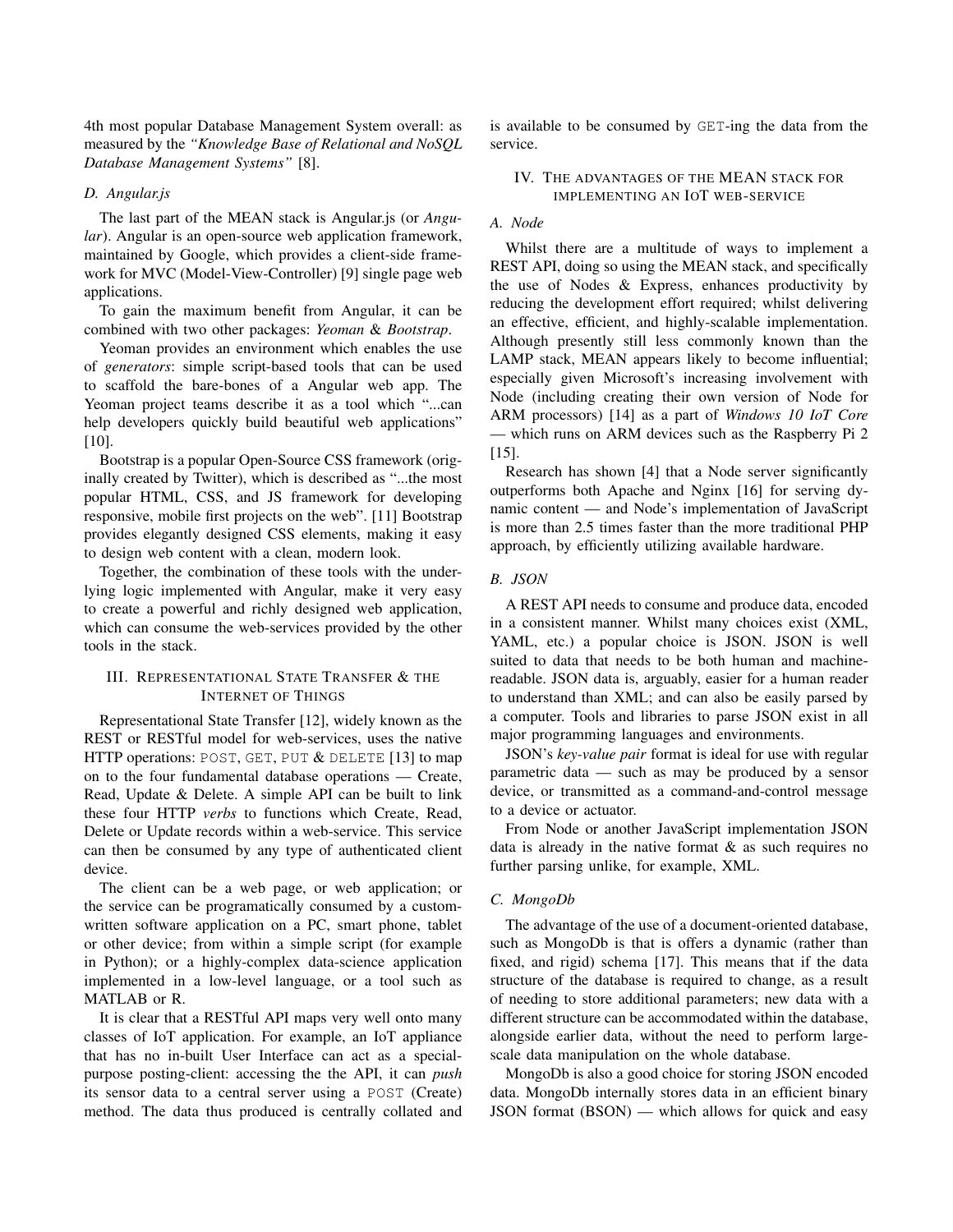import and export. It is also is also ideally suited to storing and processing large volumes of data. It can scale to thousands of nodes and petabytes of data [17].

MongoDb also exhibits better runtime performance for simple operations at a small-scale (single node), than Microsoft SQL Server Express [18].

# V. IMPLEMENTING A REST API FOR AN IOT DEVICE USING MEAN

A simple example of a REST IoT *back-end* service was constructed using MEAN, in order to further explore its utility for such an application.

#### *A. The Node & Express web-service*

An example web-service was built using Node & Express, with the corresponding data stored on a MongoDb database running on the same server. As the server was built to be an experimental platform, it provided a full implementation of a REST API — permitting four operations (POST, GET, PUT & DELETE) on all data. In a real implementation (especially one where there was a requirement for data integrity) it would be good practice not to support PUT operations — rendering the data immutable. Similarly, providing a DELETE operation for individual or bulk data may be undesirable.

The initial implementation did not use any type of authentication, and permitted all operations to be carried out by any connected user or device. Whilst this is a valid approach for an experimental server operating on a private network, this is clearly not a model that should be adopted for any publicly addressable, Internet connected service. Hosting the service on a server using HTTPS, and modifying the service such that some or all API calls require authentication via Basic authentication [19] is very simple however, and was explored in subsequent work.

#### *B. Hardware: a simple IoT device*

Once the service had been implemented, an example of a sensor device was constructed from commodity development hardware. The device consisted of a Microchip MCP9808 temperature sensor, which was polled at a pre-determined time interval over an I2C interface by code running on an Ateml ATMEGA328 microcontroller. Together the microcontroller and the temperature sensor create a "sensor unit": which transmitted the temperature, as an ASCII string, over a wired serial link to a BeagleBone Black single-board computer. The BeagleBone Black then combined the raw data, with a *device ID* and a timestamp, before POST-ing the data to the web-service using a Python script, written using the popular *Requests* library [20].

The use of a dedicated microcontroller to act as an interface to the lower-level hardware meant that the sensor hardware becomes genericized, allowing the microcontroller to provide a consistent interface to the gateway portion of the device, enabling hardware to be substituted without significant modification to the design of the device.

This modular approach also gave maximum flexibility to the overall design of the device. The BeagleBone acted as a gateway — and can be trivially modified to handle multiple sensor units. Additionally the wired serial link can easily be reimplemented to use a wireless link — such as an XBee ZigBee module — if the installation calls for the location of the sensor to be remote from the gateway.

The use of low-powered, modularlized hardware communicating with more powerful *base-station* gateways means that the low-cost modules can be deployed widely without being constrained by connectivity or power.

The MEAN web-service recorded the data generated by this hardware setup as four JSON key-value pairs (the device identifier, the timestamp, the temperature recorded, and the MongoDb unique ID for the item). Data can be retrieved from the service either by accessing specific data items (by ID) or by retrieving all of the data. In either case data was returned as JSON. Post-processing this data, for example plotting data over time, can then be conducted using any tool or software capable of accessing JSON data via a web API.

## *C. An Angular web application*

The web-service was also used to provide the back-end to a single page web application, implemented using the combination of Angular.js, Yeoman, and Bootstrap described in Section II-D.

This web application provided a means to view the raw data for a given device ID, as well as providing a means to delete and edit individual data points. Additional functionality, such as specific visualization of the data, the use of an authenticated API & secure data links, and functionality to permit configuration of the device can also be added.

#### *D. The use of Node.js within a device*

During this work, we explored running JavaScript code via Node.js directly on a device. There are a number of opensource libraries that enable high-level scripting languages such as Python and JavaScript, to directly interface with the hardware on a device. One such library, is the Node library *onoff* [21], which enables direct access to GPIO pins from JavaScript, on a number of supported development hardware platforms: including Raspberry Pi and BeagleBone. Other libraries support access to hardware data busses: for example I2C and SPI.

With the increase in availability of single-board computers (and the significant decrease in their cost) seen in recent years, and the significant computing power that they are now able to provide: there is a reduced requirement to tightly optimize embedded code running on these devices, in comparison to the situation of even a few years ago. This additional computing power (available at low-cost thanks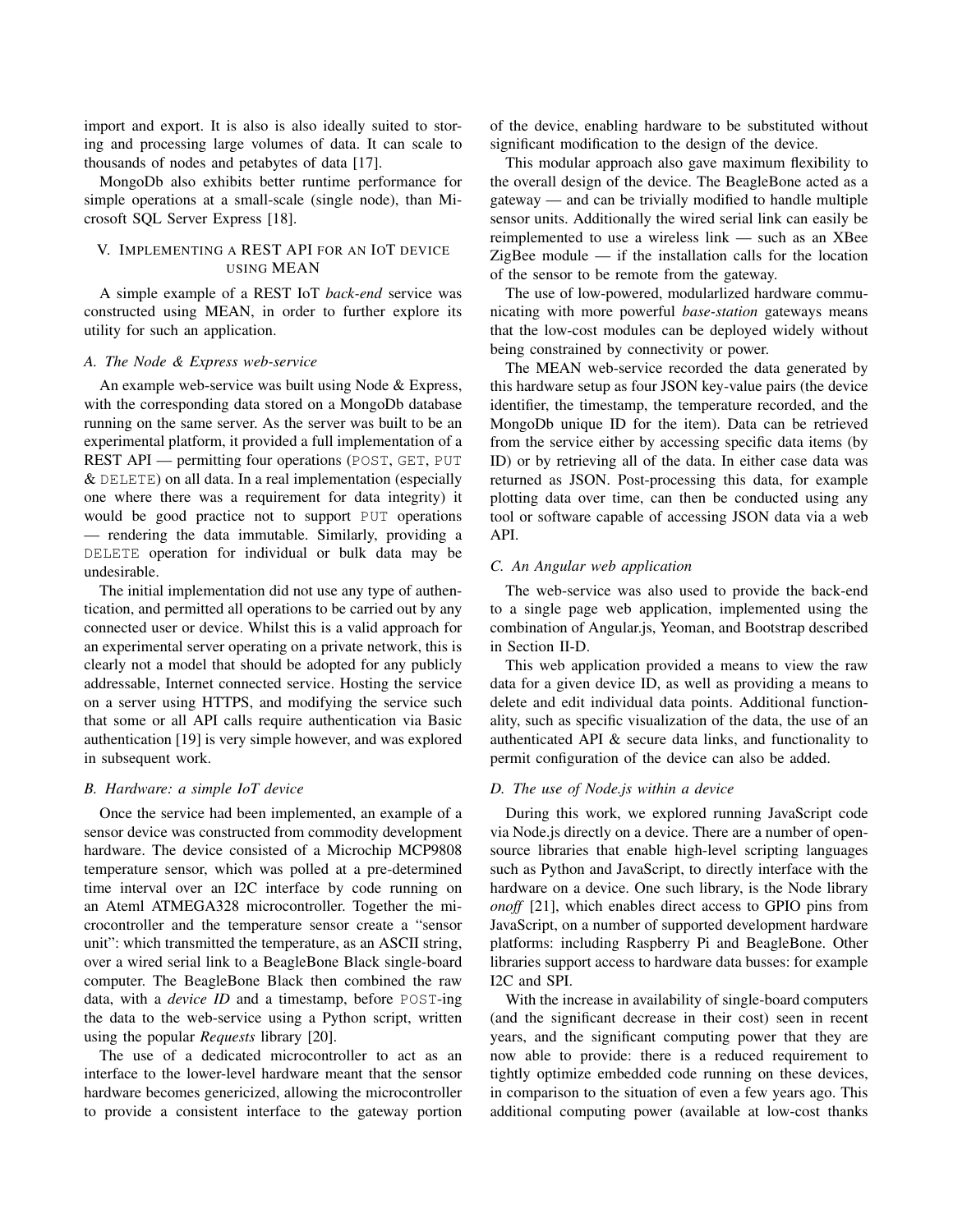to the economies of scale resulting from the smartphone revolution) has meant that embedded systems are now able to benefit from greater abstraction between the hardware and the software.

Although there are some productivity benefits from developing software using scripting languages — it is not yet clear how well these translate to their use for software or firmware to be run on devices. Whilst these types of language may be well suited to some activities (such as early prototyping, and hobbyist use) there are some performance overheads to using these languages — and (critically for real-world applications) a significant configuration control overhead, when compared to statically linked code. Code written using one version of a library or module may not work with another version and versions of libraries are often tied to specific versions of the underlaying language interpreter.

As such, although there may be some merit to the use of scripting languages to implement firmware on a device further work is required to more formally assess the benefits and costs; and conduct a more rigorous examination of any performance and security issues that may be present.

# VI. A MORE ADVANCED IMPLEMENTATION OF AN IOT SERVICE — USING THE MEAN STACK

Whilst the use-case presented in Section III and explored in Section V is ideal for simple cases; this kind of *write-only* connection from the device, to the Internet, is only appropriate for a relatively small number of applications. Although such a model enables an Internet connected sensor to push data to a central repository — it does not provide a means for an Internet-connected *actuator* to receive *command-andcontrol* data (such as would be required to turn on a light, or change the temperature at which a system operates). Even a *sensor-only* device may have a requirement for a return path — for example, to modify sensor parameters (such as frequency of sensing) or to provide a means to perform a software, or firmware, update to the device.

One approach to implement this inbound communications, would be to open a direct connection from the end-user (or their client application) to the device; however this poses risks for the security of the device (and thus the system) by potentially exposing the device to malicious or erroneously malformed communications messages from the user. It also places a requirement on the device to authenticate an inbound communication; and to remain in a state where it is ready to receive communications.

## *A. Server-based pull-communications*

An alternative is to provide a reverse path for communications back to the device, by having the device periodically (at a frequency appropriate to the application) poll the web-service, looking for updated command-and-control messages. This type of *pull-communications* to the device is inherently more secure, as it obviates the need for a direct connection into the device from a remote user. By managing all inbound connections at the server, it also makes it easier to securely and definitively authenticate the source of the command-and-control messages received. Providing the device can securely establish the identity of the web-service: using security techniques common-place within web applications, such as Transport Layer Security (TLS) [22], and providing that the device (or the user or user client) is securely authenticated to the server: the device itself never has to consider the security challenges of directly authenticating a user or other command-agent. This authentication can use either HTTP Basic authentication, or a more advanced protocol.

It also potentially permits a lower power-consumption from the device as it may enter a sleep state during the periods between the predetermined communications intervals rather than remaining constantly in a higher-power state, in order to receive communications at unknown times.

Using this paradigm for pull-communications, an IoT device can collect and then act upon messages: depending on their content. The messages may be a simple command (e.g. *"turn on light #0A49"*), or may be more a more complex control message (e.g. *"adjust heater output to maintain a room temperature of 20.5°C"*).

#### *B. Remote software updates*

Using this *notification* approach, system control messages can also be specified: for example to instruct the device to retrieve a software update from the server. This paradigm is analogous to the way that Operating System patches are often distributed: remote systems do not push the update to the computer — but rather the computer monitors a known *repository*, waiting for an indication that updates are available. The use of this technique also means that the computer does not have to be directly addressable from the Internet: as may be the case if it is connected to a network which is protected by a Firewall or behind a router using Network Address Translation (NAT). When updates are available, these are then downloaded by the computer. The origin of these updates may be verified using TLS, and their content checked for integrity using a hashing function such as SHA-1.

Software updates for an IoT device can range from security patches and simple updates to the firmware — all the way through to a significant reconfiguration of the operation of the device. Such reconfiguration can modify the device to provide new functionality — and can utilize previously dormant hardware within the device. For example, a remote sensor could be reconfigured to operate more effectively, based on analysis of data that it has previously gathered — information that was not known when the device was originally deployed. The ability to remotely reconfigure a device that has been deployed is very appealing: although there are a number of ethical considerations to so doing.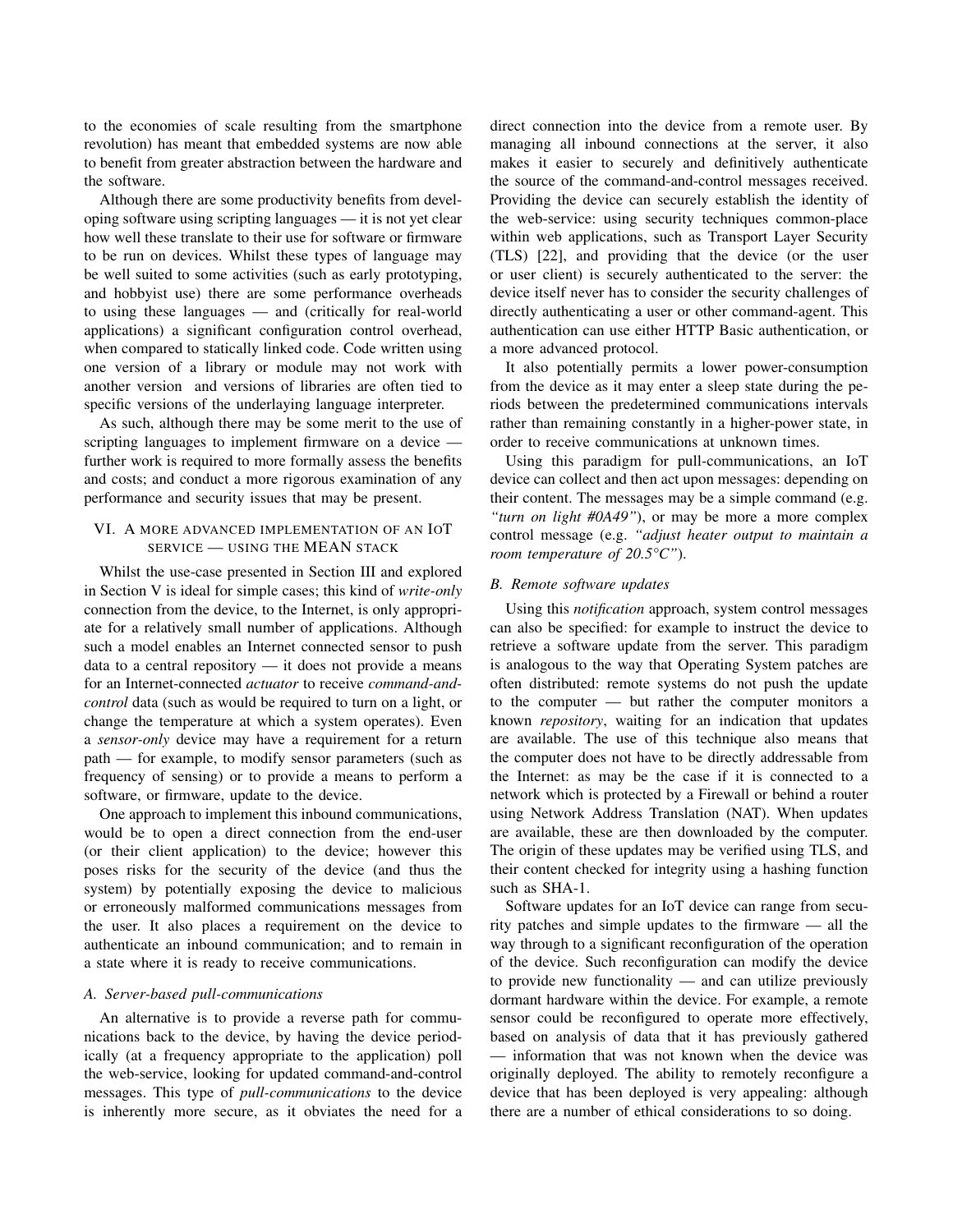To provide additional security to the process, cryptographic algorithms can be used to sign the software and messages as authentically originating from an approved source — and by utilizing a private key within the device, to ensure that only messages, data or software updates intended intended for a specific device are usable by that device.

## *C. Alternatives to Basic Authentication — OAuth2*

The OAuth2 protocol [23] is an open standard protocol designed to negotiate access to a resource, and facilitate authentication via the use of access tokens. Although most commonly used to provide a mechanism to authenticate a user to a website, using identity services from a thirdparty *provider* (for example: Google), without exposing the user's credentials from that provider to the site they wish to use; the protocol also supports authenticating a user to a resource, where the site hosting the resource is its own identity provider.

The advantage of doing this (versus a more simplistic approach, directly using the user credentials) is that the password never has to be stored by the client. The finer granularity this method offers means that a user can revoke access for a given token (for example, a particular client application), without effecting other tokens.

The OAuth2 protocol defines four types of *Authorization Grant* — which can be used to negotiate access, and issue a token. These different grant types are each best suited for different applications. Although the four grant types describe a different negotiation process, upon successful completion they all result in the issue of an access token — which is used to authenticate the connection by being sent as a part of the HTTP header (hence it still requires the use of TLS). An OAuth2 service can, depending on the implementation, also issue a *refresh token* to facilitate reissuance of an access token, after the original token has expired.

The *Authorization Code* grant, and the *Implicit* grant are primarily intended to enable web-services to access data held on another web-service. They can be used to authenticate a user of a web application associated with an IoT device against the API of another web resource — such as Twitter or Facebook. For example, a user could choose to use the IoT device's web application share data from that device in the form of a tweet, or Facebook message.

The *Resource Owner Credentials* grant is designed to give access to a (semi-trusted) client application. The user needs to provide their password at the time of first authentication (or any subsequent re-authentication in the event of token expiry or revocation) — but this is never stored by the client application. In this use-case a user can have a client application (whether on a mobile device, or a more traditional computer) to access the web-service: using a Resource Owner Credentials access grant to obtain access the webservice.

Lastly, the *Client Credentials* grant type is exclusively used for machine-to-machine communications where there is no specific human user involved: rather the device or client authenticates itself (as a known and trusted client) with the service. This uses a very similar process to the Resource Owner grant — but using credentials relating to the client itself, rather than a human user.

Both the Resource Owner, and Client Credentials grants are well suited for use in the context of IoT; and the serverside element of both can easily be implemented using Node, Express, and other libraries (such as OAuth2orize [24] & Passport [25]).

An implementation of a web-service using an OAuth2 Resource Owner Credentials grant was constructed during follow-on work to the original activity.

#### *D. Containerization*

One of the major trends of the last year has been the increasing interest in, and usage of, *containerization* to deploy applications — using tools such as *Docker* [26]. Docker enables a developer to package an application, together with all of its dependencies, into a standardized and lightweight *container* which can then be deployed to a production environment. This technique makes it possible for a developer to ensure that all of the required dependencies will be met, regardless of the state of the configuration of the base operating system on the machine onto which the application is to be deployed.

Whilst there is certainly potential to utilize containerization services to facilitate a MEAN web-service or application, there are also other (potentially lighter-weight) approaches that can be adopted. Node provides the *node package manager* (npm) [27] — which uses a JSON file to identify the configuration and dependencies of a Node application; and can automatically download all required library code. Because of the level of abstraction from the underlying OS that Node provides: this technique can be used to enable npm to automatically configure an environment to run any Node application. Similar package management tools exist in other scripting languages. This technique obviates, to some extent, the need for a containerized approach when using Node applications. However in a production environment there is still a necessity to ensure that lower-level dependencies (such as the correct versions of Node and MongoDb) are present. Containerization such as Docker provides one way to ensure that these can be rapidly deployed: and if such a method is being utilized then it can easily be extended to incorporate the Node application and its dependencies.

Whilst beyond the scope of this work, there is also the potential to use this containerization paradigm as a part of a process that can deliver atomic transactional updates to an IoT device's software or firmware. Further work is planned to investigate the validity of this approach.